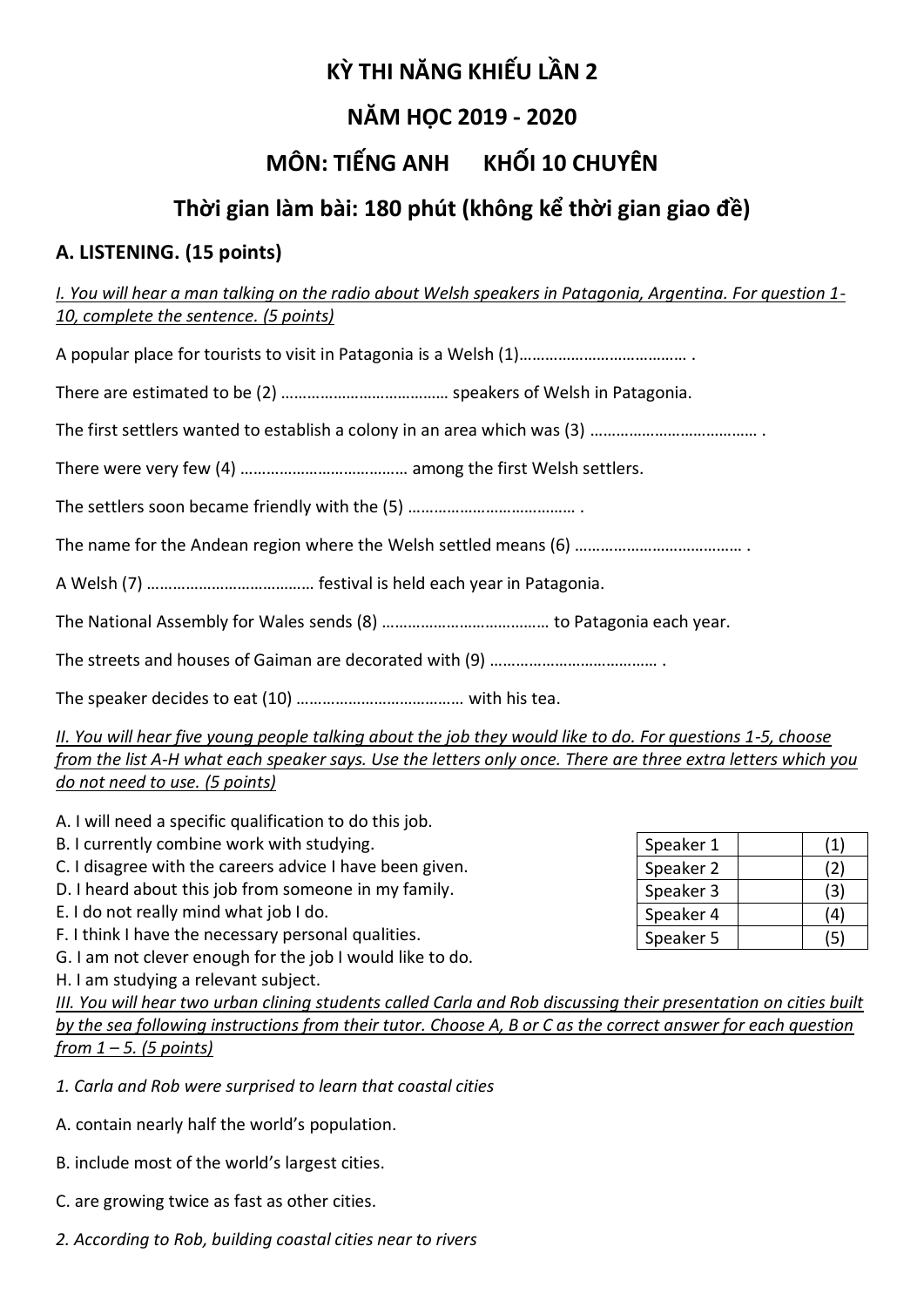- A. may bring pollution to the cities.
- B. may reduce the land available for agriculture.
- C. may mean the countryside is spoiled by industry.
- *3. What mistake was made when building water drainage channels in Miami in the 1950s?*
- A. There were not enough of them.
- B. They were made of unsuitable materials.
- C. They did not allow for the effects of climate change.
- *4. What do Rob and Carla think that the authorities in Miami should do immediately?*
- A. take measures to restore ecosystems
- B. pay for a new flood prevention system
- C. stop disposing of waste materials into the ocean
- *5. What do they agree should be the priority for international action?*
- A. greater coordination of activities
- B. more sharing of information
- C. agreement on shared policies

#### **B. LEXICO AND GRAMMAR**

#### *I. Choose the best answer for each question. (10 points)*

|                                                                                                                                                                                                                                                          | A. estimating The B. deducing The C. assessing                                                                      |                                                                                                                                                                                                                                | D. assuming |
|----------------------------------------------------------------------------------------------------------------------------------------------------------------------------------------------------------------------------------------------------------|---------------------------------------------------------------------------------------------------------------------|--------------------------------------------------------------------------------------------------------------------------------------------------------------------------------------------------------------------------------|-------------|
| A. status                                                                                                                                                                                                                                                | B. state<br>3. I was disappointed that the restaurant had  flowers on the table.                                    | C. statue                                                                                                                                                                                                                      | D. statute  |
| A. false                                                                                                                                                                                                                                                 | B. artificial C. untrue<br>4. They are unlikely to find any new evidence because so much time has  since the crime. |                                                                                                                                                                                                                                | D. forged   |
|                                                                                                                                                                                                                                                          | A. spanned B. postponed<br>5. There's so much technical  in this manual that I can't really understand it.          | C. lapsed and the control of the control of the control of the control of the control of the control of the control of the control of the control of the control of the control of the control of the control of the control o | D. elapsed  |
| A. jargon                                                                                                                                                                                                                                                |                                                                                                                     | B. slang C. tongue                                                                                                                                                                                                             | D. speech   |
| A. dilute                                                                                                                                                                                                                                                | B. dissolve C. diminish                                                                                             |                                                                                                                                                                                                                                | D. dispense |
| A. herd                                                                                                                                                                                                                                                  | B. flock<br>8. They all have to follow the rules, and none of them is  the law.                                     | C. pack                                                                                                                                                                                                                        | D. tribe    |
| A. over the contract of the contract of the contract of the contract of the contract of the contract of the contract of the contract of the contract of the contract of the contract of the contract of the contract of the co<br>9. I'm  my brother is. | B. beyond                                                                                                           | C. above                                                                                                                                                                                                                       | D. onto     |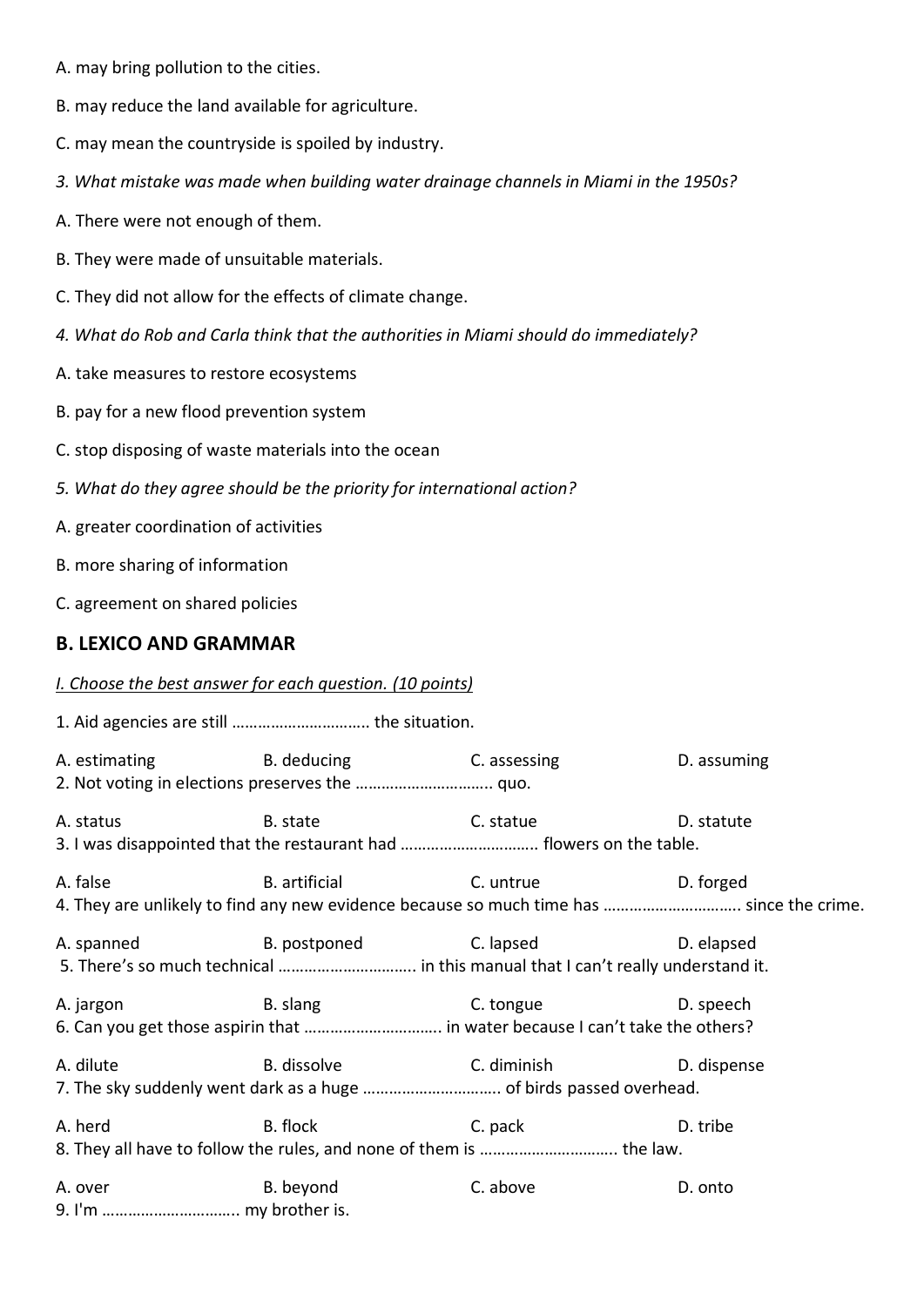A. nowhere near as ambitious as C. nothing near as ambitious as B. nowhere like as ambitious as  $D.$  nothing as ambitious as 10. I'm sure your bank manager will lend you a sympathetic ……………………… when you explain the situation to him.

A. eye B. ear C. hand D. heart 11. The police say they have some important clues ………………………….. the murderer. A. on B. about C. to C. to D. in 12. Sarah and Michael's ………………………… seems to make both of them happy. A. connection B. relationship C. bond D. link 13. I'll be with all of you in ………………………….. hour. A. a quarter of an B. one quarter of an C. a quarter of one D. a quarter of 14. Anybody found stealing from his shop will be …………………………. A. provoked B. prosecuted C. persecuted D. persuaded 15. Grace thinks she's very …………………………, but I don't think many people like her, really. A. popular B. famous B. famous C. recognisable D. known 16. I glanced at the newspaper and saw that the ………………………… said "President Resigns" A. subtitle **B.** heading C. chapter **D.** headline 17. The actor, Michael Read, was today ………………………….. with robbery A. accused B. suspected C. charged D. arrested 18. Would you please leave us details of your address ………… forwarding any of your mail to come? A. for the purpose of B. as a consequence of C. for the sake of D. by means of 19. The judge looked at the …………………………… and reminded im that he had to tell the whole truth. A. bystander B. onlooker C. witness D. viewer 20. "What time is it …………………………..your watch?" A. at B. with C. by D. from

*II. Use the word given in capitals at the end of the line to form a word that fits in the space in the same line. (5 points)*

# CAR REVIEW: THE XR1200

|                                                                                       | <b>COME</b>    |
|---------------------------------------------------------------------------------------|----------------|
|                                                                                       | GO.            |
|                                                                                       | <b>FAVOUR</b>  |
|                                                                                       | <b>CONVERT</b> |
|                                                                                       | <b>PRODUCE</b> |
|                                                                                       | <b>STATE</b>   |
|                                                                                       | <b>REVOLT</b>  |
| car. From the seats to the angle of the steering wheel, everything on this car is     |                |
|                                                                                       | <b>ADJUST</b>  |
| engine, too, is easy to set up for maximum efficiency, with the help of powerful dual |                |
|                                                                                       | <b>PROCESS</b> |
| Even the bodywork incorporates state-of-the-art ideas, with a new durable material    |                |
|                                                                                       | <b>LAST</b>    |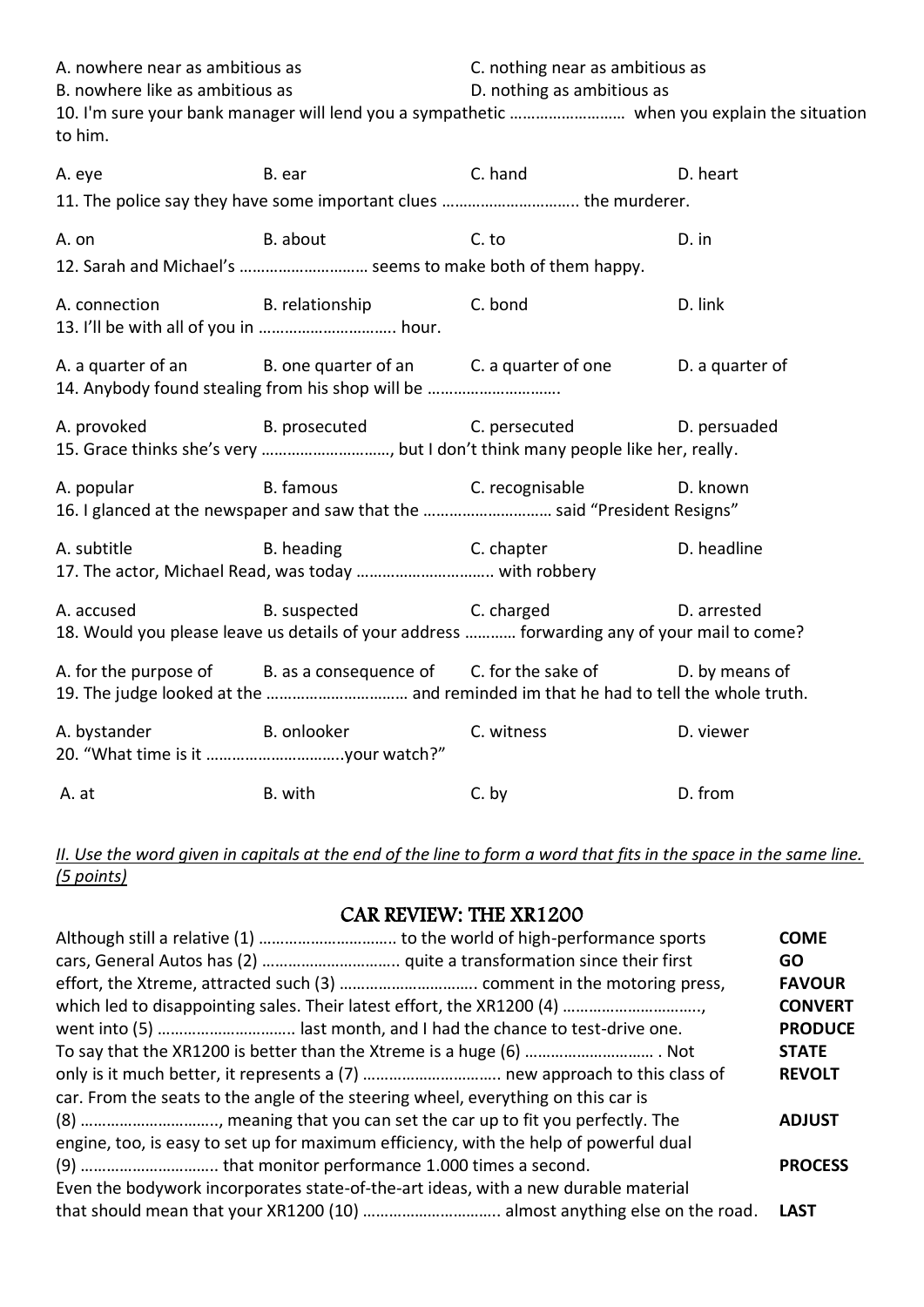#### **Instant Decision**

We often assume the best way to come to a decision is to (1) ............ ages taking (2) ............ account a lot of information before we arrive (3) ………… our conclusion. We weigh the evidence (4) ………… the belief that instant decisions are unreliable. However, there are arguments (5) ………… a reassessment of that view. It may be that from (6) ………… to time our subconscious mind does a better job (7) ………… a moment than conscious mind does.

When Evelyn Harrison, an expert on sculpture, (8) ………… shown a statue that the J.Paul Getty Museum had purchased for \$10 million, she blurted (9) ………… that it was a fake. It came (10) ………… a shock to the museum. Harrison was unable to explain why she had formed that impression, but it was enough to cast doubt (11) ………… the statue. Now most experts have come (12) ………… to her position, but how did she tell the (13) ………… between that and the real article so quickly?

It's probable that her subsconscious mind sorted through information that (14) ………… the notice of her conscious mind. Although we are rarely, (15) ………… ever, aware of our subsconscious mind, it can be surprisingly effective.

*IV. Match the verb in box A with the word(s) in box B to form a phrasal verb, and then fill it in each blank to complete the sentence. Be sure to use the correct verb tense and form. Write your answer in the box provided. (5 points)*

| <b>Box A</b>                                                                                                                   | <b>Box B</b>                                         |
|--------------------------------------------------------------------------------------------------------------------------------|------------------------------------------------------|
| Hand, see, come, make, get, bring, ask, put, make,                                                                             | Off, through, after, out, out, up, down with, up to, |
| work                                                                                                                           | in, up                                               |
| 1. Let's go to the airport to  Grandpa  when he flies back home.                                                               |                                                      |
|                                                                                                                                |                                                      |
|                                                                                                                                |                                                      |
|                                                                                                                                |                                                      |
|                                                                                                                                |                                                      |
|                                                                                                                                |                                                      |
|                                                                                                                                |                                                      |
|                                                                                                                                |                                                      |
|                                                                                                                                |                                                      |
|                                                                                                                                |                                                      |
| V. Underline ten mistakes in the following sentences and correct them. Write the correction in the box<br>provided. (5 points) |                                                      |
| 1. Neither of the scout leaders know how to trap wild animals or how to prepare them for mounting.                             |                                                      |
| 2. At the start of the seminar, they gave us a number of handouts and a little nice folder to keep them all<br>in.             |                                                      |
| 3. Stephen Crane's story is a clinical portrayal of a man as an animal trapped by the fear and hunger.                         |                                                      |
| 4. Time is precious. Let us do the most of it to enrich our knowledge.                                                         |                                                      |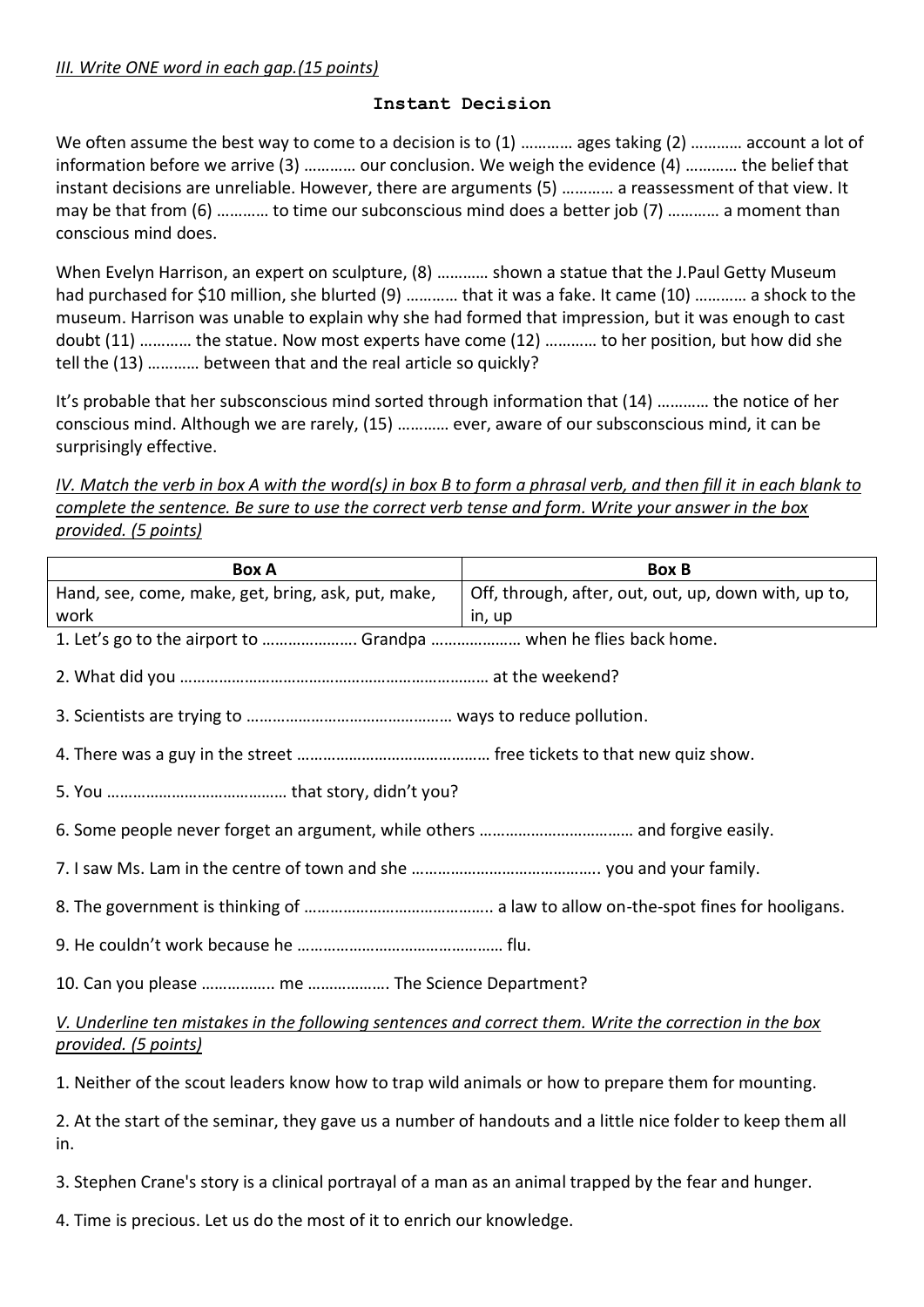- 5. Nora hardly never misses an opportunity to play in the tennis tournaments.
- 6. Because of the snow storm and the road blocks, the air force dropped food close the city.
- 7. They asked me what did happen last night, but I was unable to tell them.
- 8. Our new neighbors had been living in Arizona for ten years before moved to their present house.
- 9. Air pollution, together with littering, are causing many problems in our large, industrial cities today.
- 10. When I entered the room, I found my younger brother stand on the kitchen table.

# **C. READING**

### *I. Read the following passage and circle the best answer for each blank. Write your answer (A, B, C or D) in the box provided. (7.5 points)*

What is the world largest desert? I'm sure the first that (1) ........... to mind is the legendary Sahara - but that's 3rd . It's actually the desert on the Antarctic (2)…………, measuring just under 14,000.000kms2, closely followed by the Arctic desert. Most people living away from deserts associate this kind of (3)………. with sand, but only 10% of deserts are actually made up of sand (4)……….

The term 'desert' in fact describes a (5)…….. which receives almost no (6)………. , meaning rainfall, snow, ice or hail. The term can also apply to regions where there is greater evaporation of (7)……….. than rainfall. In other words, more water is absorbed back into the (8)……….. than stays on or within the ground. So, in (9)…… deserts, you're mainly talking about ice sheets and a little rock, not sand, of course. The surface of many other deserts is comprised of loose rock where the finer particles of dust and sand have been (10)………. away.

It may surprise you to know that deserts exist all over the (11)…….. from the Kalahari in Africa to the Great Victoria in Australia and so on, and that they (12)……… just over a fifth of the earth's land area. The world's largest hot desert, the Sahara, actually (13)…….. temperatures of 122 Fahrenheit degrees. Other arid deserts may not be so hot but in common with the Sahara, they (14)……… considerably at night.

An issue that is worrying geologists, governments and the people that live on the edges of deserts is the way they are spreading. You might think that the reason for this is (15)………. - but lack of rain is not the cause.

- 
- 
- 
- 
- 
- 
- 
- 
- 
- 
- 
- 
- 
- 
- 15. A. tsunami B. floodings C. flood D. drought
- 
- 
- 
- 
- 
- 
- 
- 
- 
- 
- 
- 
- 
- 
- 
- 1. A. jumps **B. leaps** B. leaps **C. rises** D. springs 2. A. country **B.** continent **C. territory D. pole** 3. A. terrain B. plain C. horizon D. nature 4. A. hills **B. dunes** B. dunes C. piles **C. piles** D. slopes 5. A. base B. landscape C. ground D. soil 6. A. wildlife B. agriculture C. precipitation D. alteration 7. A. moisture B. drops C. dampness D. drizzle 8. A. setting The B. atmosphere C. environment D. surroundings 9. A. extreme B. Mediterranean C. typical D. polar 10. A. left **B.** disappeared **C. blown** D. removed 11. A. globe **B.** sphere **B.** c. atlas **B.** orb 12. A. contain B. expand C.cover D. cross 13. A. obtains B.reaches C. stretches D. raises 14. A. cool B. fall C. freeze D. decrease
- -
	-
	-
	-
	-
	-
	-
	-
	-
	-
	-
	-
	-
	-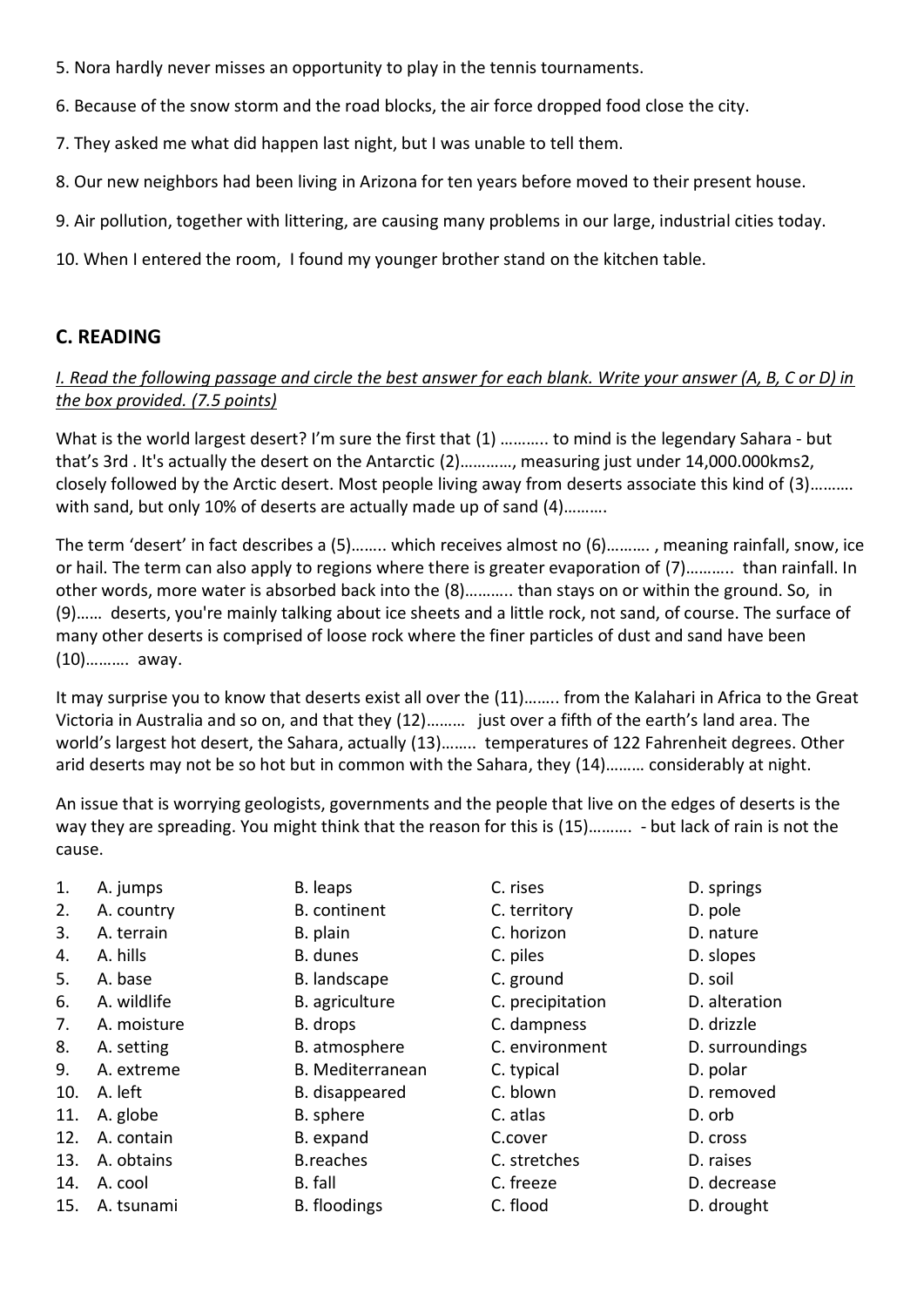*II. You are going to read a magazine article about people who bought clothes in different ways. For questions 1-15, choose from the people (A-D). The people may be chosen more than once. When more than one answer is required, these may be given in any order. (7.5 points)*

| Which person?                                                               |     |
|-----------------------------------------------------------------------------|-----|
| Was pleased with a replacement item                                         |     |
| regretted not buying a different kind of item                               | 2.  |
| was disappointed with the item after they had owned it for some time        | 3.  |
| had difficulty deciding which to buy as there were so many attractive items | 4.  |
| became impatient while waiting to pay for the item                          | 5.  |
| is sure they got a bargain                                                  | 6.  |
| had not previously bought clothes that way                                  | 8.  |
| had difficulty finding the right item because of the labelling              | 9.  |
| bought an item that was the wrong size                                      | 10. |
| asked the seller a question about the item before they bought it            | 11. |
| says they will always buy clothes in the same place                         | 12. |
| had not intended to buy clothes there                                       | 13. |
| was in the street when they saw the item advertised                         | 14. |
| wished they had bought more than one of the same items                      | 15. |

# **Shopping for clothes**

### **A.** Brad Stevens

I was food shopping in the big supermarket near here and I saw they were selling jeans at a ridiculously low price, so I thought I'd pick up a pair. Later when I remembered I had a job interview the week after, I realised I should have bought some formal trousers instead, but I suppose it was just one of those things you suddenly do when you see something going cheap. Even though I probably could have got them for less on eBay. Anyway, 1 spent quite a bit of time going through this great pile of jeans because all the different sizes were mixed up and they weren't very clearly marked 'large' or 'extra large' or whatever. Eventually I came across a pair that seemed about my size and headed for the checkout. It was very slow there, and I got fed up standing in a line of about ten customers. Why they don't open more checkouts at busy times I really don't know.

#### **B.** Sara Desai

I saw a stall selling sweaters when I was wandering around my usual clothes market and there was such a wide range of lovely ones that 1 was spoilt for choice. In the end 1 made my mind up and I enquired whether they had a particularly attractive pale blue one in medium. The stall holder said they had. I couldn't try it on there and then but I was sure it would fit me, so I paid and took it home. There I discovered that the sleeves were far too short so I had to take it back. That was annoying, but the man on the stall quickly found me a larger one for the same very reasonable price and that turned out to be just right on me. I'd wasted an hour or so travelling to and from the market, but I still wouldn't dream of shopping for things like that anywhere else.

#### **C.** Tania Ferreira

I was walking along the pavement looking for something new to wear when a sign in a shop window saying 'cotton jackets 50% off' caught my eye, so 1 went in. They didn't have one in my size but said they could order it for me. A few days later they called me to say it'd arrived and I went back to the shop to collect it. It fitted me perfectly, but when 1 tried it on, 1 just didn't take to the colour, a kind of grey-brown, and I said I'd prefer a lighter one. Again 1 had to wait, and again I went back to the shop. This time everything seemed fine, and I paid for it and took it home. After I'd worn it twice, though, I put it through the washing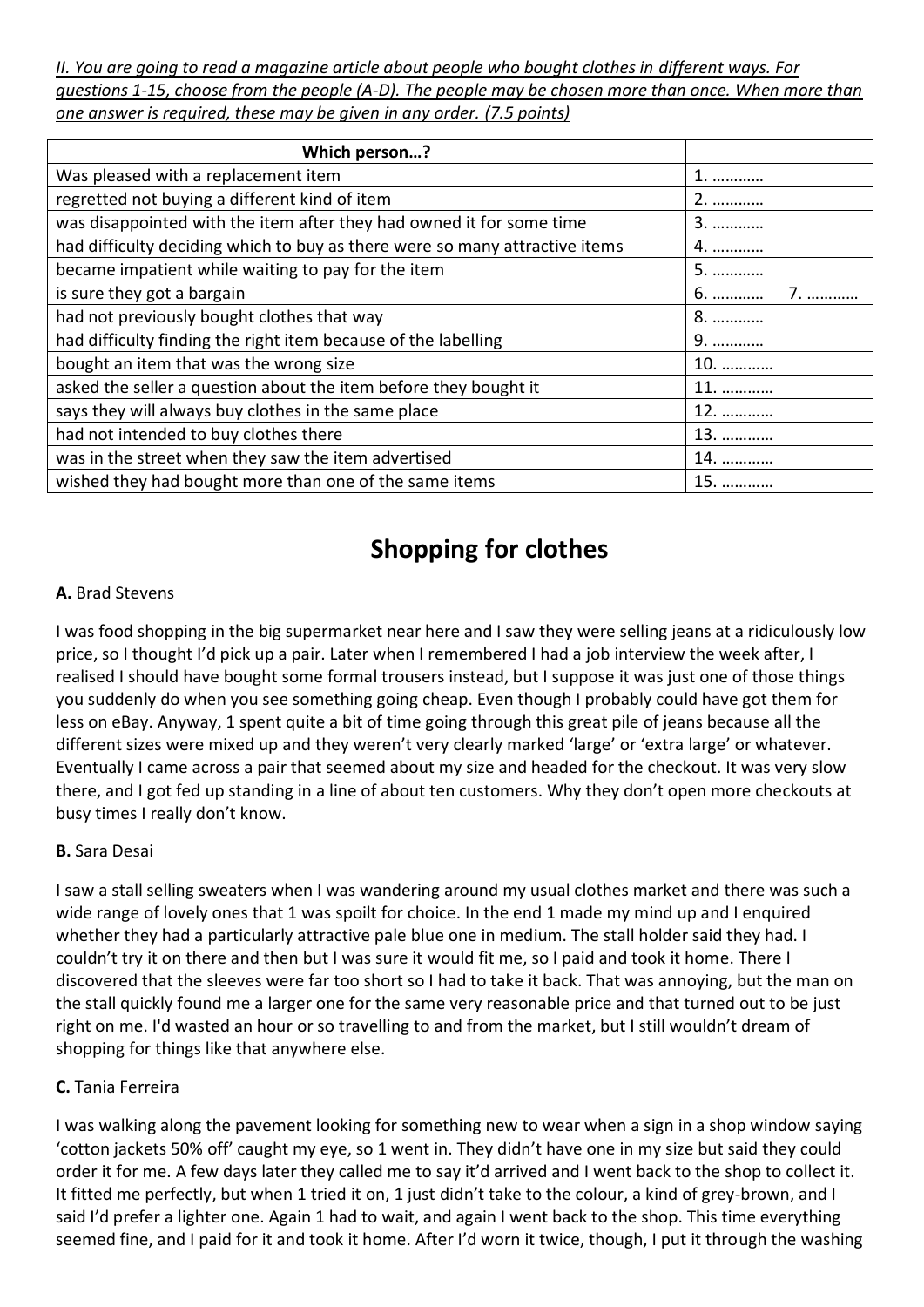machine and was most upset to find it'd shrunk, despite the fact that I'd followed the washing instructions exactly. It was a waste of money, really.

### **D.** Ali Haddad

I'd picked up lots of things like books and computer games online, but that was the first time I'd actually got myself something to wear over the Internet. It looked like a really lovely shirt and the price was incredibly low, so 1 clicked on 'Buy it now', paid by credit card and waited for it to arrive. 1 thought afterwards that perhaps I should have emailed the seller to check the colour, because although it looked fine in the photo, it might not be exactly what 1 wanted. In the event I needn't have worried, and I was absolutely delighted when I saw it.

I would have got another one if I'd known how good it would look.

# *III. Read the text and follow the instructions. (5 points)*

# **Think happy**

#### *It's no joke: even scientists at the Royal Society are now taking the search for the source of happiness very seriously*

What would Sir Isaac Newton have made of it? There he was, painted in oils, gazing down at one of the strangest meetings that the Royal Society, Britain's most august scientific body, has ever held. If Newton had flashed a huge grin, it would have been completely appropriate, for beneath him last week a two- day conference was unfolding on a booming new field of science: investigating what makes people happy. Distinguished professors strode up to the podium, including one eminent neurologist armed with videos of women giggling at comedy films; another was a social scientist brandishing statistics on national cheerfulness. Hundreds of other researchers sat scribbling notes on how to produce more smiles.

The decision by the Royal Society to pick 'the science of wellbeing' from hundreds of applications for conferences on other topics is no laughing matter. It means that the investigation of what makes people happy is being taken very seriously indeed. 'Many philosophies and religions have studied this subject, but scientifically it has been ignored,' said Dr Nick Baylis, a Cambridge University psychologist and one of the conference organisers. 'For the Royal Society to give us its countenance is vital, because that states that what we are doing deserves to be acknowledged and investigated by the best scientific minds.'

At first sight, the mission of Baylis - and the growing number of other scientists working on happiness research - appears fanciful. They want to deploy scientifically rigorous methods to determine why some people are lastingly happy while others tend to misery. Then they envisage spreading the secret of happiness across the globe and, in short, increasing the sum of human happiness. 'If someone is happy, they are more popular and also healthier, they live longer and are more productive at work. So it is very much worth having,' he says.

Baylis, the only 'positive psychology' lecturer in Britain, knows that the aims of happiness research might sound woolly, so he is at pains to distance himself from the brigades of non- academic self-help gurus. He refers to 'life satisfaction' and 'wellbeing' and emphasises that his work, and that of others at the conference, is grounded in solid research. So what have the scientists discovered - has a theory of happiness been defined yet?

According to Professor Martin Seligman, probably the world's leading figure in this field, happiness could be but a train ride - and a couple of questionnaires - away. It was Seligman, a psychologist from Pennsylvania University, who kick-started the happiness science movement with a speech he made as President of the American Psychological Association (APA). Why, asked Seligman, shocking delegates at an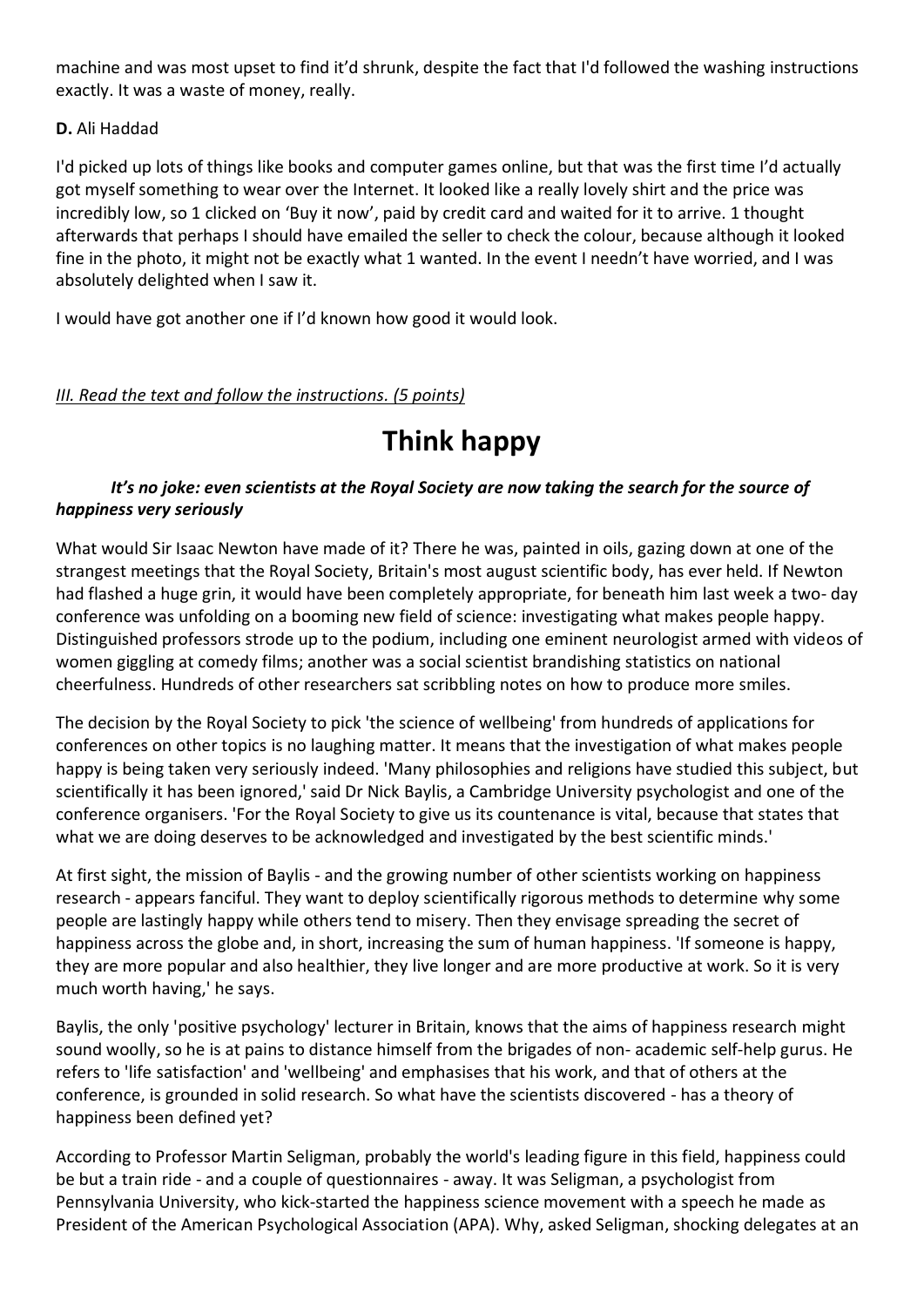APA conference, does science only investigate suffering? Why not look into what steps increase happiness, even for those who are not depressed, rather than simply seek to assuage pain? For a less well- known scientist, the speech could have spelt the end of a career, but instead Seligman landed funding of almost £18m to follow his hunch. He has been in regular contact with hundreds of other researchers and practising psychologists around the world, all the while conducting polls and devising strategies for increasing happiness.

His findings have led him to believe that there are three main types of happiness. First, there is 'the pleasant life' - the kind of happiness we usually gain from sensual pleasures such as eating and drinking or watching a good film. Seligman blames Hollywood and the advertising industry for encouraging the rest of us, wrongly as he sees it, to believe that lasting happiness is to be found that way. Second, there is 'the good life', which comes from enjoying something we are good or talented at. The key to this, Seligman believes, lies in identifying our strengths and then taking part in an activity that uses them. Third, there is 'the meaningful life'. The most lasting happiness, Seligman says, comes from finding something you believe in and then putting your strengths at its service. People who are good at communicating with others might thus find long-lasting happiness through becoming involved in politics or voluntary work, while a rock star wanting to save the world might find it in organising a charity concert.

#### **Questions 1-4. Complete the sentences below with words taken from the reading passage. Use NO MORE THAN THREE WORDS for each answer.**

1. At the conference, research into happiness was referred to as the ……………………………… .

- 2. Baylis and others intend to use ……………………………… to find out what makes people happy or unhappy.
- 3. Baylis gives classes on the subject of ……………………………… .
- 4. Baylis says he should not be categorised among the ……………………………… who do not have academic credentials.

#### **Questions 5-10. Complete the summary below using words from the box.**

#### **Seligman's categories of happiness**

Seligman's first type of happiness involves the enjoyment of pleasures such as (5)………………….. . He believes that people should not be under the (6) ………………….. that such things lead to happiness that is not just temporary. His second type is related to (7) …………………… Identification of this should lead to (8) ………………….. and the result is 'the good life'. His third type involves having a strong (9) ………………….. and doing something about it for the benefit of others. This, according to Seligman, leads to happiness that has some (10) ………………….. .

| Confidence   | entertainment | Incentive   | leadership    |
|--------------|---------------|-------------|---------------|
| Thrill       | perseverance  | Illusion    | effort        |
| Ability      | theory        | Celebration | participation |
| Ego          | permanence    | Leadership  | encouragement |
| Exaggeration | concept       | Conviction  | support       |

### **D. WRITING**

*I. Finish each of the following sentences in such a way that it means exactly the sentence before it. (5 points)*

1. I have frequently made stupid mistakes like that.

-> Many's …………………………………………………………………………………………………………………………………